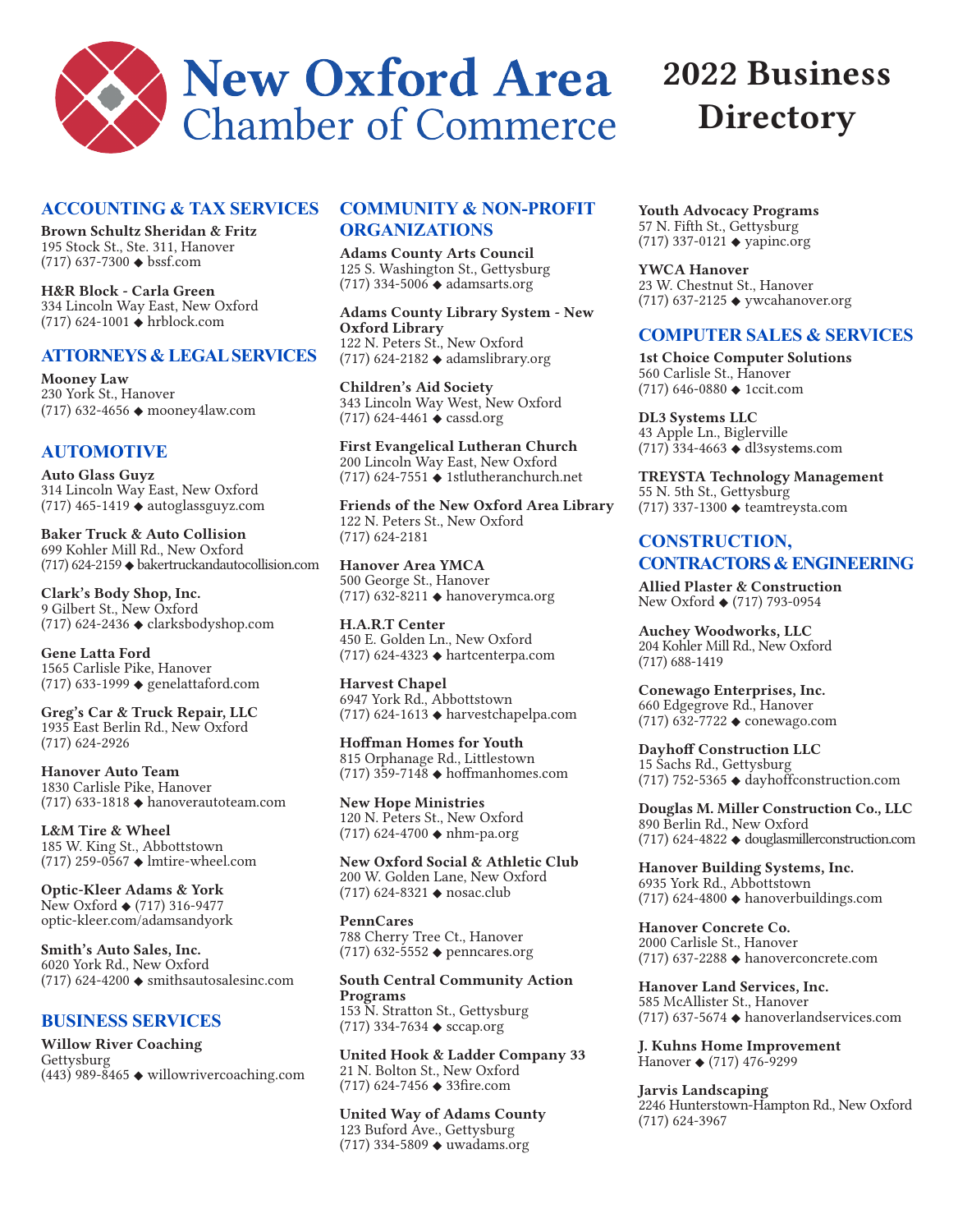## **CONSTRUCTION, CONTRACTORS & ENGINEERING** *continued*

**Ken Adams Mechanical, Inc.** 3424 York Rd., Gettysburg (717) 624-9250 ◆ kenadamsmechanical.com

**Ken F. Smith Custom Sheet Metal** 25 Walker Dr., New Oxford (717) 624-4214 ◆ kfsmetal.com

**Michael Gray Painting** 660B Green Springs Rd., Hanover (717) 965-9322

**PWI Incorporated** 211 Lincoln Way West, New Oxford (717) 624-2111 ◆ pwiinc.com

**Susquehanna Door Service** 218 W. Golden Lane, New Oxford (800) 481-8595 ◆ sdsdoors.net

**Zimmerman Homes and Renovations** 5760 York Rd., New Oxford (717) 624-7366 ◆ zimmermanhomes.com

# **DIGITAL MARKETING**

**Fuhrman Creative, LLC** Abbottstown (717) 965-4406  $\triangle$  fuhrmancreative.com

# **DINING**

**Inn 94** 4805 Carlisle Pike, New Oxford (717) 624-4665 ◆ inn-94.com

**Kona Ice of Adams County** 2825 Carlisle Pike, New Oxford (717) 451-4995 ◆ kona-ice.com

**McDonald's** 80 Center Square, Abbottstown (717) 259-7770

**Pizza Garden** 105 Lincoln Way East, New Oxford (717) 624-8076

**Rosie's Restaurant** 370 Lincoln Way East, New Oxford (717) 624-9505

**Sundown Concessions** New Oxford ◆ (717) 624-2158

**York Street Treat** 881 York St., Hanover ◆ (717) 637-4165

# **EDUCATION**

**Adams County Technical Institute** 1126 Old Harrisburg Rd., Gettysburg (717) 334-6254 ◆ acti-pa.org

**Conewago Valley School District** 130 Berlin Rd., New Oxford (717) 624-2157 ◆ conewago.k12.pa.us

**Gettysburg Montessori Charter School** 888 Coleman Rd., Gettysburg (717) 334-1120 ◆ gettysburgmontessoricharter.org **Vida Charter School** 120 E. Broadway, Gettysburg (717) 334-3643 ◆ vidacharterschool.com

# **EMPLOYMENT AGENCIES**

**PA CareerLink Adams County** 150 V-Twin Dr., Gettysburg (717) 220-5052  $\leftrightarrow$  pacareerlink.pa.gov

## **EVENT PLANNING & ENTERTAINMENT**

**HD Entertainment** East Berlin (717) 850-0460 ◆ hdentertainmentdj.com

**Music by the Master** 2 Lincoln Way West, New Oxford (301) 639-6479  $\leftrightarrow$  musicbythemaster.com

**Trina Kay Weddings & Events** East Berlin ◆ (717) 887-6532 trinakayweddings.com

# **FINANCIAL SERVICES & INSURANCE**

**ACNB Bank** 418 Lincoln Way East, New Oxford (717) 339-5035 ◆ acnb.com

**ACNB Bank Insurance Services, Inc.** 2526 West Liberty Rd., Westminster, MD (410) 875-5617 ◆ acnbinsurance.com

**Adams County Community Foundation** 25 S. 4th St., Gettysburg (717) 337-0060 ◆ adamscountycf.org

**Clark Financial Planning** 908A Baltimore St., Hanover (717) 969-8922 ◆ clarkfinancialplanning.net

**Edward Jones - Janelle Coolbaugh** 430 Lincoln Way East, New Oxford (717) 624-7270 ◆ edwardjones.com

**Edward Jones - Rick McKee** 1446 Baltimore St., Ste. F, Hanover (717) 632-3198 ◆ edwardjones.com

**Everoak Insurance Group** 1 S. Queen St., Littlestown (717) 359-8006 ◆ everoakins.com

#### **Jimmy Akinrosotu Agency Farmers Insurance**

100 Frederick St., Ste. B1, Hanover (717) 797-2202 ◆ agents.farmers.com/oakinrosotu

**Lyle R Pitner State Farm** 11 Lincoln Way East, New Oxford (717) 688-7270 ◆ letlyleprotect.com

**M&T Bank**  13 Baltimore St., Hanover (717) 630-4588 ◆ mtb.com

**Members 1st Federal Credit Union** 1221 Carlisle St., Hanover (800) 237-7288 ◆ members1st.org

**Miller Hanover Insurance** 410 Lincoln Way East, New Oxford (717) 624-8184 ◆ millerhanover.com

**PCI Insurance, Inc.** 417 Walnut St., Harrisburg (717) 720-5466 ◆ pachamberinsurance.com

**PNC Bank** 10 Lincoln St., New Oxford (717) 624-2103 ◆ pnc.com

**Primerica Financial Services - Marc Weber** 4185 W. Market St., York (717) 747-3851 ◆ primerica.com/marcweber

**Riggle Wealth Group** 100 Filbert St., Hanover (717) 630-1001 ◆ rigglewealth.com

**Ryan California - State Farm Insurance** 951 York St., Hanover (717) 634-2502 ◆ ryancalifornia.com

# **FUNERAL SERVICES**

**Feiser Funeral Home, Inc.** 302 Lincoln Way West, New Oxford (717) 624-7261 ◆ feiserfuneralhome.com

# **HEALTH & WELLNESS**

**Clearspring Market LLC** 5780 York Rd., New Oxford (717) 475-5169 ◆ clearspringmarketonline.com

**Dentistry on the Square** 25 Center Square, New Oxford  $(717)$  624-2114  $\triangleleft$  dentistryonthesquarepa.com

**Drayer Physical Therapy** 6145 York Rd., New Oxford (717) 819-9401 ◆ drayer.urpt.com

**Elite Therapy Solutions** 438 Lincoln Way East, New Oxford (717) 840-1874 ◆ etsclinics.net

**Holistic Harmony** 5780 York Rd., New Oxford ◆ (717) 624-1243

**Kurt K. Thomas, D.O., LLC** 136 Penn St., Hanover (717) 637-9219 ◆ mdvip.com/doctors/kurtthomasdo

**Mary Kay Cosmetics - Catherine Wallen** York Springs (717) 357-1388 ◆ marykay.com/cwallen

**Phoenix Physical Therapy** 600 Carlisle St., Ste. C (717) 797-0351 ◆ phoenixphysicaltherapy.com

**Select Physical Therapy** 5815 York Rd., New Oxford (223) 848-5353 ◆ selectphysicaltherapy.com

**Smitha Nair, M.D.** Gettysburg  $(717)$  420-2637  $\triangle$  auramedicine.org

**Thankful Mind & Body** 130 Carlisle St., Ste. 1, Hanover (717) 321-4895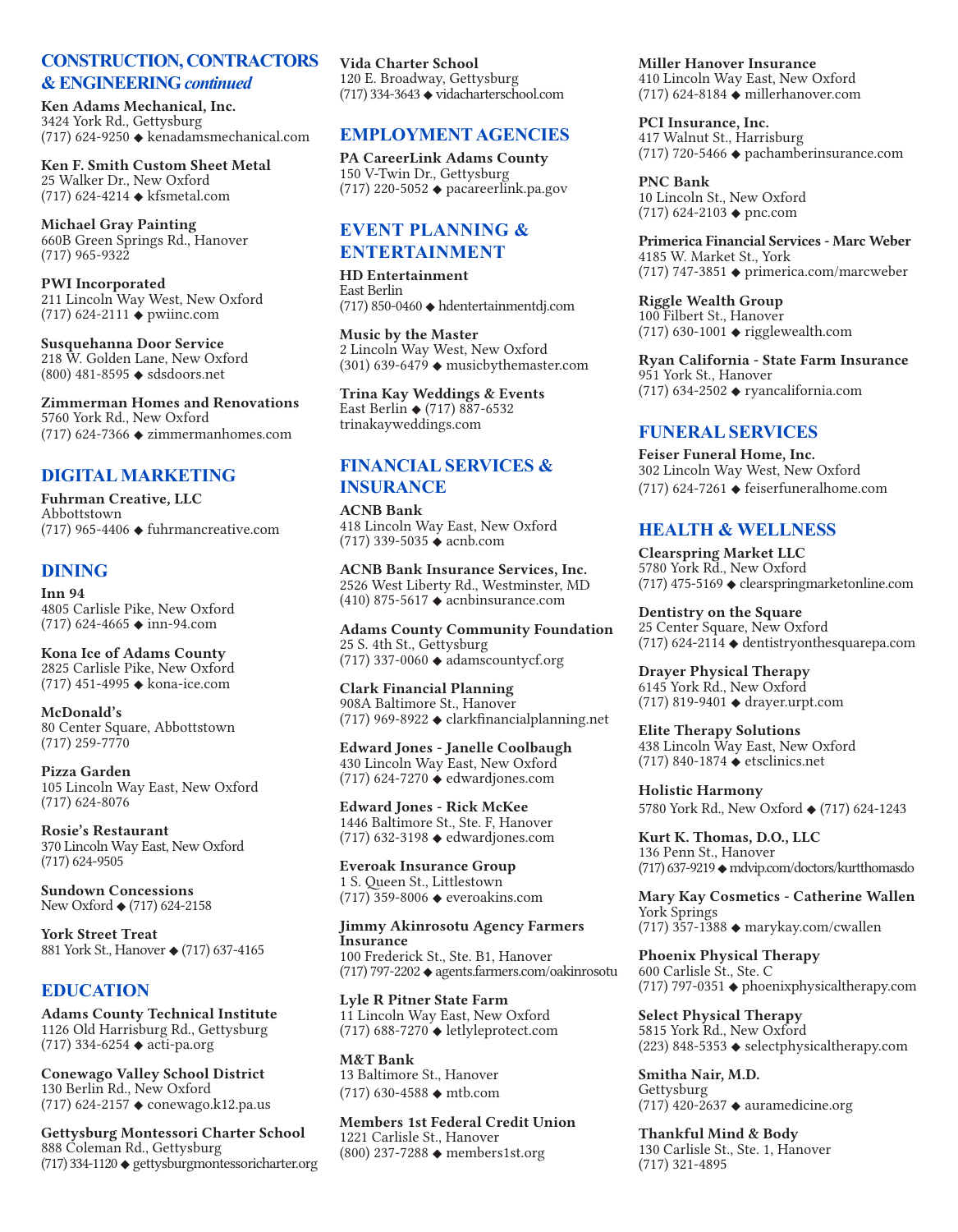#### **HEALTH & WELLNESS** *continued*

**UPMC Pinnacle Hanover** 300 Highland Ave., Hanover (717) 316-6906 ◆ pinnaclehealth.org

**VNA of Hanover & Spring Grove, Inc.** 440 Madison St., Hanover (717) 637-1227 ◆ vnahanover.org

**WellSpan Health** 147 Gettys St., Gettysburg  $(717)$  334-2121  $\blacklozenge$  wellspan.org

# **MANUFACTURING, PRODUCTION & WHOLESALE**

**Carma Industrial Coatings** 45 Enterprise Dr., New Oxford (717) 624-6239  $\triangle$  carmacoatings.com

**Covington Plastic Moldings, Inc.** 10 S. Bolton St., New Oxford (717) 624-1111 ◆ covingtonplasticmoldings.com

**PCA Corrugated and Display, LLC** 104 Commerce St., New Oxford (717) 624-2122 ◆ packagingcorp.com

**Plainville Farms, LLC** 4870 York Rd., New Oxford  $(800)$  724-0206  $\blacklozenge$  plainvillefarms.com

**Winter Gardens Quality Foods, Inc.** 304 Commerce St., New Oxford (717) 624-4911 ◆ wintergardens.com

**Yazoo Mills, Inc.** 305 Commerce St., New Oxford (717) 624-8993 ◆ yazoomills.com

## **OFFICE EQUIPMENT & SUPPLIES**

**Doceo** 490 Eisenhower Dr., Hanover (717) 637-1200 ◆ mydoceo.com

**Quality** 2699 S. Queen St., York (717) 975-6482 ◆ qualitydot.com

# **PRINTING, ADVERTISING & SIGNAGE**

**Len Dick Signs** 3000 York Rd., Gettysburg (717) 334-8992 ◆ lendicksigns.com

**Minuteman Press** 955 Carlisle St., Hanover (717) 632-5400 ◆ hanover.minutemanpress.com

**Prestige Apparel, LLC** 262 Church St., Hanover (717) 632-0341 ◆ prestigeapparelllc.com

**Trone Outdoor Advertising** 1345 Abbottstown Pike, Hanover (717) 637-6603 ◆ troneoutdoor.com

# **PUBLIC UTILITIES & ENVIRONMENT**

**Adams Electric Cooperative, Inc.** 1338 Biglerville Rd., Gettysburg (717) 334-9211 ◆ adamsec.coop

**Aero Energy** 230 Lincoln Way East, New Oxford (717) 624-4311 ◆ aeroenergy.com

**LABS, Inc.** 125 Enterprise Dr., New Oxford (717) 259-6550 ◆ labsinceb.com

**New Oxford Municipal Authority** 409 Water Works Rd., New Oxford (717) 624-9399 ◆ nomaoffice.com

# **REAL ESTATE**

**Cassidy Hershey, Realtor** 112 Baltimore St., Hanover (717) 479-0287 ◆ cassidyhershey.exprealty.com

**Dustin Wilkes, Realtor** 570 Carlisle St., Hanover (717) 253-1342 ◆ homeswithdustin.com

**Jeff A. Shaffer Real Estate Inc.** 963 Biglerville Rd., Unit E. (717)  $\overline{420}$ -2981  $\bullet$  jeffshafferhomes.com

**Kasey King, Realtor** 1000 Carlisle St., Ste. 1650, Hanover (717) 345-3477 ◆ kaseyking.ironvalleysoutherpa.com

**Petula Yingling - Realtor at Keller Williams Keystone Realty** Gettysburg & Hanover  $(717)$  476-9520  $\leftrightarrow$  petulasells.kwrealty.com

**Re/Max Quality Service Inc./Karen Tavenner** 1147 Eichelberger St., Hanover (717) 253-3259 ◆ karentavenner.com

**Re/Max Quality Service/Homes for Heroes/ Sue Pindle** 1147 Eichelberger St., Hanover (717) 542-0397 ◆ karentavenner.com

**Sandra Leiby/Berkshire Hathaway HomeServices Homesale Realty** 2 Pemberton Dr., East Berlin ◆ (717) 659-9488

**Trone Rental Properties, LLC** 350 Third St., Hanover (717) 633-7004 ◆ tronerentals.com

## **RECREATION**

**Bridges Golf Club & Green Horizon Grill** 6729 York Rd., Abbottstown (717) 624-9551 ◆ bridgesgc.com

**Eichelberger Performing Arts Center** 195 Stock St., Ste. 200, Hanover (717) 637-7086 ◆ theeich.org

**Hanover Country Club** 200 E. Water St., Abbottstown (717) 259-8422 ◆ hanovercc.com

### **SENIOR LIVING**

**Columbia Cottage Assisted Living Community** 2288 Grandview Rd., Hanover (717) 630-9178 ◆ columbiacottage.com

**Cross Keys Village - The Brethren Home Community** 2990 Carlisle Pike, New Oxford  $(717)$  624-2161  $\triangleleft$  crosskeysvillage.org

## **SHOPPING & SPECIALTY RETAIL**

**All Clamped Up Woodworking LLC** Hanover (717) 633-1583 ◆ etsy.com/shop/allclampedup

**Bibi's Creativities** (443) 244-2853  $\triangle$  @bibiscreativities

**Black Rose Antiques & Collectibles** 1100 Eichelberger St., Hanover & 3055 Black Gap Rd., Chambersburg (717) 632-0589/(717) 263-7007 blackroseantiques.com

**Dawg Gone Bees** 15 Center Square, New Oxford (717) 688-7151 ◆ dawggonebees.com

**The Christmas Haus** 110 Lincoln Way West, New Oxford (717) 624-9646 ◆ thechristmashaus.com

**Essis & Sons Inc.** 3185 Carlisle Pike, New Oxford (717) 624-0062 ◆ essisandsonscarpet1.com

**Fiddlestix Mercantile** 4254 York Rd., New Oxford (717) 640-5959

**Fireplace Gifts** New Oxford (443) 320-3250 ◆ fireplacegifts.com

**Furs by Susan** 1 Frederick St., Hanover (717) 632-3335 ◆ fursbysusan.com

**The Harvest Barn Country Market** 1924 York Rd., Gettysburg (717) 353-2459 ◆ harvestbarncountrymarket.com

**Lady G's Magical Mystical Woo Woo Store & Stuff LLC** 16A Lincoln Way East, New Oxford thewoowoostore.net

**The Markets at Hanover** 1649 Broadway, Hanover (717) 646-1649 ◆ marketsathanover.com

**Martin's New Oxford Hardware, Inc.** 21 Center Square, New Oxford  $(717)$  624-7211  $\bullet$  martinsnewoxfordhardware.com

**New Oxford Antique Center** 333 Lincoln Way West, New Oxford (717) 624-7787 ◆ newoxfordantiquecenter.com

**Rebel's Roost Antique Emporium** 2885 York Rd., Gettysburg (717) 479-5524 ◆ rebelsroostantiques.com